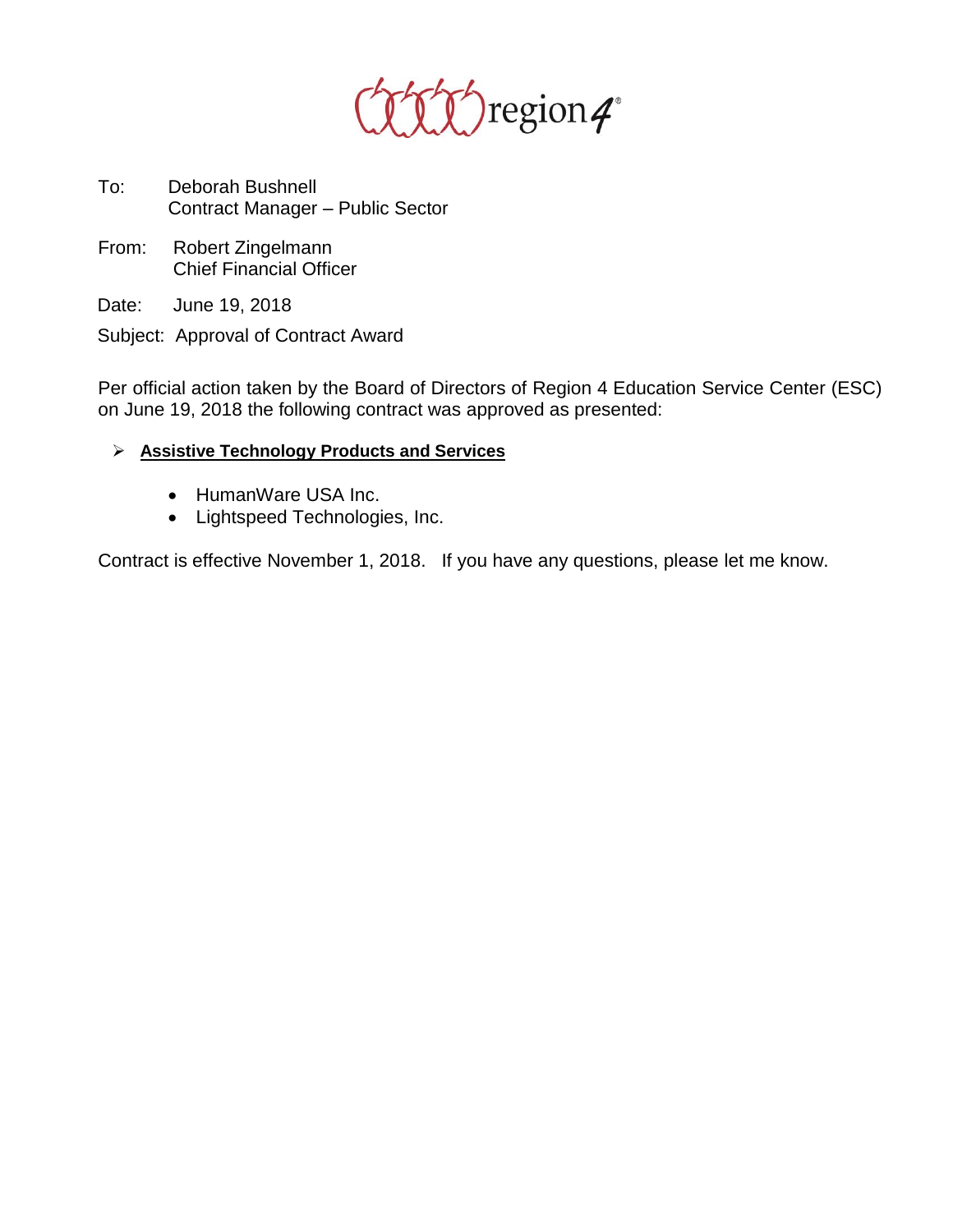

To: Board of Directors

From: Robert Zingelmann

Date: June 4, 2018

Subject: Recommendation of Contract Award

Region 4 ESC/TCPN held a bid opening on Thursday, May 17, 2018 for RFP # 18-06 for *Assistive Technology Products and Services.* There were nine (9) proposals submitted:

- Active Internet Technologies; *dba* FinalSite
- Attainment Company, Inc.
- Boundless Assistive Technology
- HumanWare USA Inc.
- Lightspeed Technologies, Inc.
- School Health Corporation
- Tobii Dynavox LLC
- US Computers Inc.
- Viggi Corp.

After careful review of all proposals, the Evaluation Team has determined that two (2) companies demonstrated the ability to provide the products and services outlined in the solicitation while offering competitive pricing to the members.

## **CONSIDERATION**

Award of annual contract in compliance with the bid laws of the State of Texas is recommended.

## RECOMMENDATION

The Evaluation Team recommends the following companies for award based on their response:

| <b>Contract</b>               | Vendor                        | <b>Term of Contract</b>        |
|-------------------------------|-------------------------------|--------------------------------|
| <b>Assistive Technologies</b> | HumanWare USA Inc.            | Three (3) years with option of |
| <b>Products and Services</b>  | Lightspeed Technologies, Inc. | two (2) one year renewals      |

Support documentation has been attached for your reference.

Enclosure: Bid Tab Summary